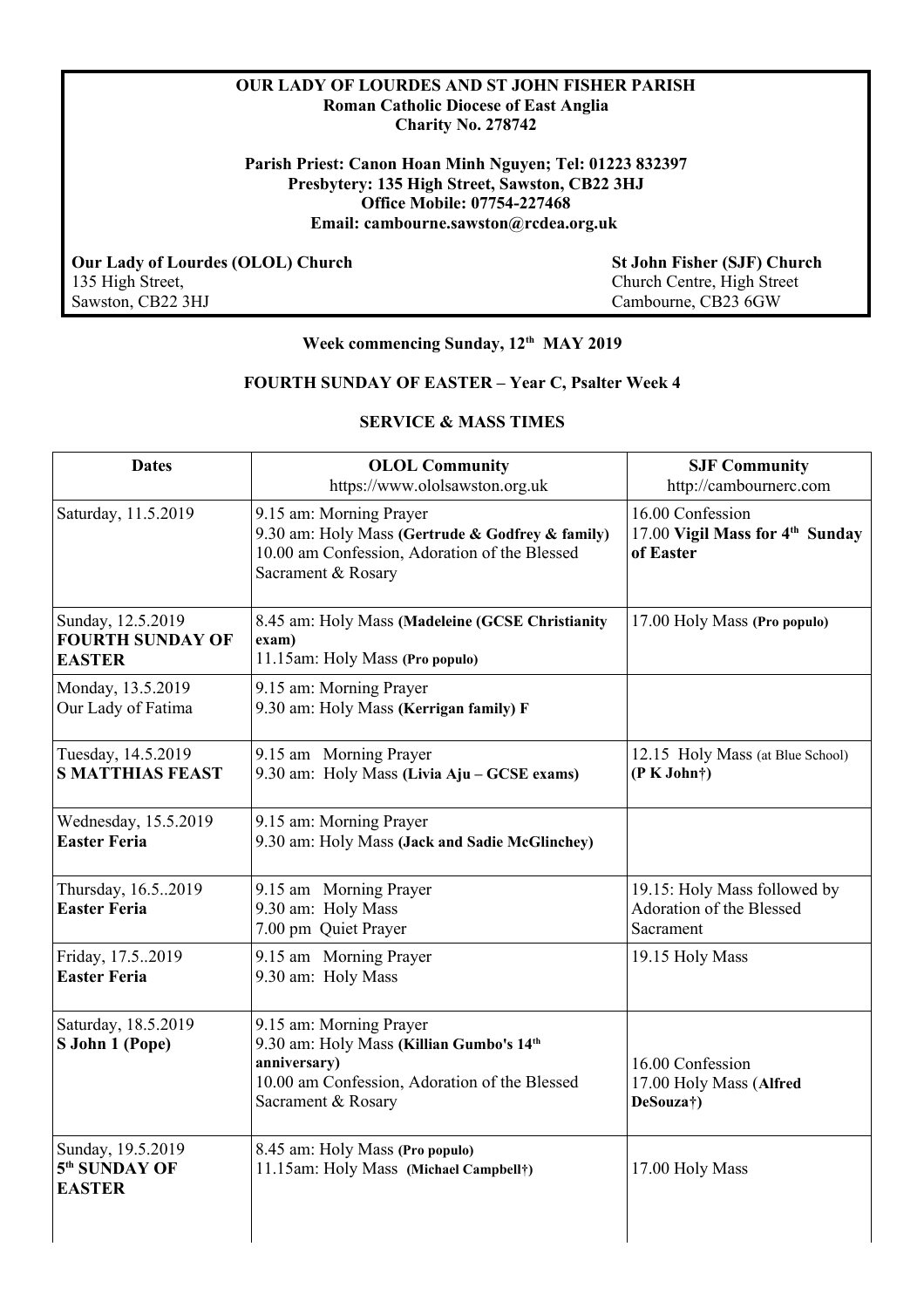#### **NOTICES**

**Welcome** all visitors and regular Mass participants. Please stay for coffee/tea in the foyer after SJF 6.30pm Vigil Mass on Saturday; in OLOL Presbytery after 8.45 am Sunday Mass, and in the Church Hall after 11.15 am Sunday Mass.

*In Memoriam:* All who have gone before us, especially members of our communities whose anniversaries occur around this week: Vincent Jarvis, Xana Mountain, Roy Collinson, Noel Johnson,Timothy Murphy, Margaret Rita Eveleigh, Peter Fagan, Yolanda Mooney, Nan Morris, Michael Adams, and Patrick Golden

**Our condolences go to the bereaved family of the late Joan Adams who died on 28th April. Joan had been a Sawston parishioner since 1977 until three years ago when she moved to Berkhamsted. Her funeral (requiem mass) will take place at St Edmunds Church, Hauxton on 24th May at 11.00 am. Anyone wishing to attend would be very welcome.**

**Collections:** Thank you very much for your great generosity. Last week you gave:

**OLOL:** Sunday collections: £243, Standing Orders: £775, Lenten Alms: £139.

**SJF:** Saturday collection:£155.90 and on Sunday: £ Standing Orders: £197,

#### **PLEASE BRING THE LENTEN ALMS WHITE BOXES TO CHURCH IF YOU HAVE NOT ALREADY DONE SO.**

**+ Mass donations are eligible for Gift Aid. If you wish, please fill in the form on the Mass Donations envelopes.**

**+ DONATIONS:** If you would like to make a donation by cheque, direct debit, or standing order, please see below:

**+ CAMBOURNE:** Cheques payable to **SJF CHURCH**. Bank transfer details: Barclays Bank UK Plc, Cambridge Branch, Sort code: 20-17-20, Account number 33031454.

**+ SAWSTON:** Cheques payable to **OLOL & SJF PARISH**. Bank transfer details: Barclays Bank UK Plc, Cambridge Branch, Sort code: 20-17-20, Account number 03187187.

**+ LEGACY & WILLS:** If you would like to leave a legacy or include the Parish in your will, please contact Fr. John or a member of the Finance Committees.

## **SJF COMMUNITY NEWS**

+ We are grateful to so many people who faithfully and silently serve the community every week in various ways. To aid the memory, here are some people who have special ministries this Saturday: **HC Ministers: Caroline, Andrew, Ian Altar Servers' Supervisor: Heinz and Alish ; Readers: Gianluca, and Rachel** Next Saturday; HC Ministers: Panchami, Justin and Patrick; Alter Servers' Supervisor: Alish and Serrita,.

Readers:Amy Maranto and Alexandra . Please find a replacement if you are unable to carry out your ministries.

**+ (Re)Commissioning of Special Ministers of Holy Communion, Old & New, will be at any Mass during Easter season, starting from Sunday 21st April. Please contact Fr. John for further information.**

**+Altar Server Training-Sunday and Weekday Mass:** Please could the parents of every child who has not trained with us here at Cambourne contact Mel at Melanie.marie.ward@gmail.com so that we can consolidate good practice and ensure that they are officially registered.

**+ Chairs at Cambourne Church: Please put ONLY ONE stack of chairs away this Saturday. Thanks.**

**+ Sunday Mass** attendance has remarkably increased. Please come and help with the preparations for our Sunday Mass. All Sunday Masses are at 5pm except on Sunday  $26<sup>th</sup>$  May when Mass is at 3pm.

#### **OLOL COMMUNITY NEWS**

**HALL BOOKINGS:** Please note that with immediate effect Anna Jermain will resume looking after the Hall bookings. Tel: 07967 892328, 01763 208208 email: annarx $\frac{7}{a}$ yahoo.co[m.](mailto:annarx7@yahoo.com) Our grateful thanks to Julia Willis for standing in for Anna.

**\*Youth Group continues** on the following Wednesdays:  $22<sup>nd</sup>$  May,  $5<sup>th</sup>$  &  $19<sup>th</sup>$  June,  $3<sup>rd</sup>$  &  $17<sup>th</sup>$  July. ALL CHILDREN YEARS 4-8 welcome to join in with Pizza and Games 6.30 pm -8.00 pm

**\*Children's Liturgy** The Children's Liturgy team is losing a member. In order that we are able to continue to provide this valuable activity during the 11.15 Mass it is vital that we find new volunteers. No experience is necessary and there are a great set of resources available to help. If you are able to assist please contact either Giles (giles@x43.com).

\***The 2019 AGM of the OLOL Pastoral Council will be held on 14th May (7 for 7.30pm).** Join us for a glass of wine and your chance to hear about what has been going on this year and put any burning questions to the Council. As we will be losing a number of members from the Council this year, we are keen to find more volunteers, particularly younger members of the community. We meet at 7.30pm on the first Tuesday of each month in the Parish House. If you feel you are able to offer a small amount of time to help us organise events, manage general site issues and generally contribute to the running of the Church, please contact Giles (giles  $(a \times 43$ .com) or Fr John.

**\* Catechism & Saints:** for children in school years 1 & 2 in OLOL Hall, 10.15am - 11am on Sunday 16-6. For information, please contact agatad urso@hotmail.com ,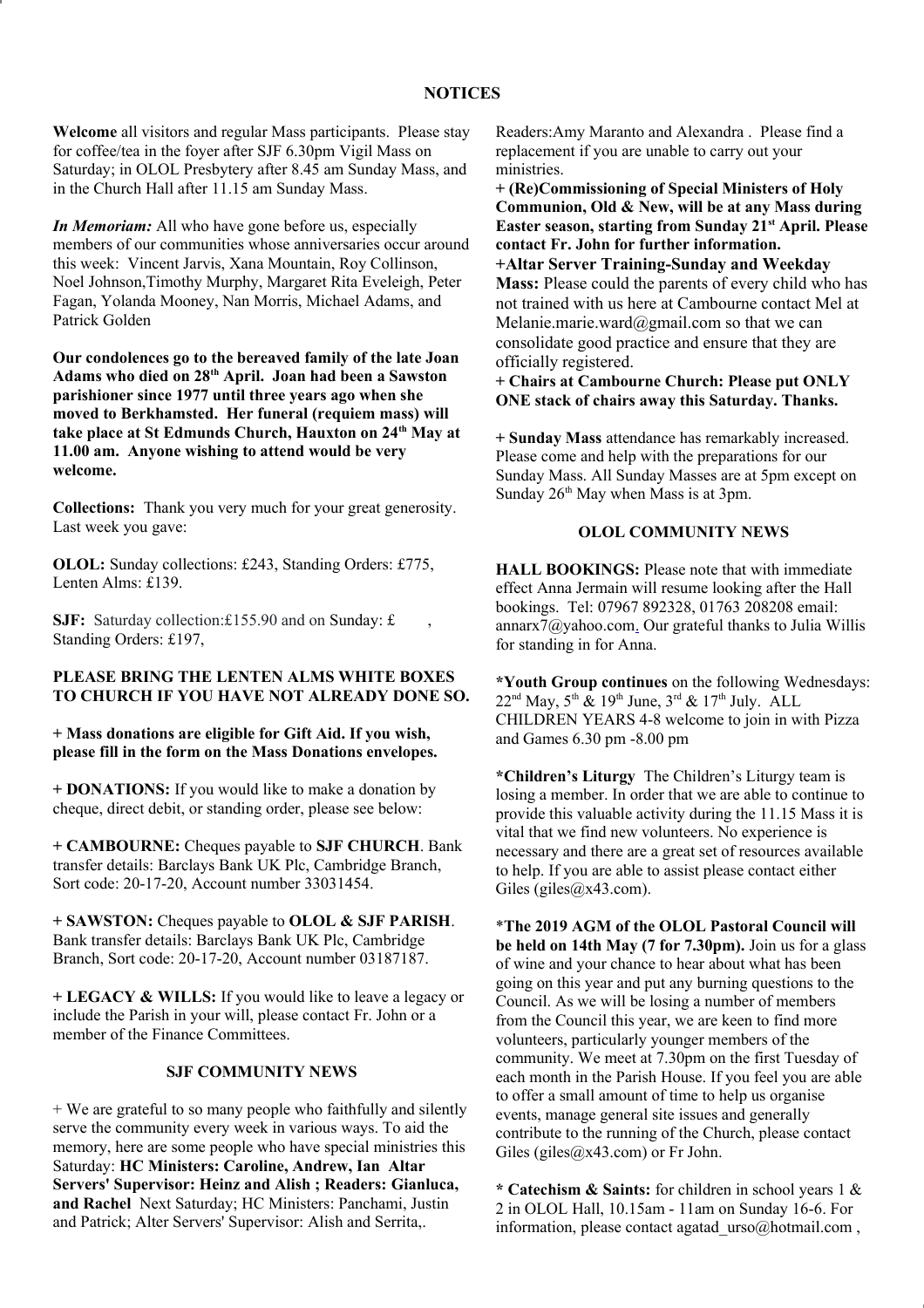or nievacortez@gmail.com.

**\* Toddlers Group** meets every Friday at 10.30am until 1pm in the church hall, 135 High Street, CB22 3HJ. All toddlers and carers are welcome.

#### **DIOCESE NEWS**

**+ CHILDRENS' PILGRIMAGE TO WALSINGHAM** will be on Tuesday  $28<sup>th</sup>$  May 2019. A free coach will leave Cambourne at 7.30 am, and Sawston at 8.00 am. Please put your name on the list if you wish to go. There is a closing date for names on the lists of  $20<sup>th</sup>$  May 2019.

### **+ Newman Lectures about MARY 2019:**

- 23rd May: Mary in Sacred Scriptures by Fr John Hemer

- 30<sup>th</sup> May: Mary in Sacred Music by Daniel Justin

 $-6<sup>th</sup>$  June: Mary in Sacred Art by Dr Caroline Farey

All the lectures are at 6.30pm at St. John the Baptist Cathedral, Norwich, NR2 2PA. Everybody is welcome.

**+Interested in joining the Ignite Team?** Are you leaving school or university soon, in between jobs or would like to do something 'different'? The Diocesan Youth Service is looking for people age 18-30 to join the Ignite Team, sharing the Gospel Message with young people in a way they can relate to. These are full-time positions, with food, accommodation and a monthly allowance provided. Ideal as a 'gap year'. For more information see www.rcdea.org.uk/youth

**+The Diocesan Certificate in Catholic Studies:** It is suitable for teachers, teaching assistants, parish catechists, parish assistants, parish volunteers and parishioners. The course will run on 6th, 13th and 20th June, 3 – 6pm at Margaret Beaufort Institute of Theology, 12 Grange Road, Cambridge, CB3 9DU. Please email mbitadm@hermes.ac.uk or ring 01223 741039 for an application form.

**+Celebrate East Anglia June 1st** - **2nd Bury St. Edmunds:**  The conference that helps all the family grow in their faith! Faith-filled, fun weekend for all ages, combining contemporary Christian music, inspirational speakers, workshops, celebration of Mass, children's and youth ministry, and much more. Come and Celebrate your faith! See www.celebrateconference.org and click on 'East Anglia' for more information. See poster on notice board for details.

### **ECUMENICAL**

**+HASLINGFIELD CATHOLIC HOUSE GROUP -**Evening Prayer, Wednesday 15<sup>th</sup> May, 7.30pm at 8, Sidney Gardens, Haslingfield. Please contact Christine (01223 870136) Maureen (01223 870708) Ray (01223 872733) for more information.

+St Mary's Church Summer Fete at Sawston Hall takes place on Saturday,  $8<sup>th</sup>$  June – 2-5 pm – See Poster on Notice Board for details.

### **OTHER NEWS**

**\*CHILDRENS HOLIDAY CLUB:** it's that time of year again when 'Christians Together in Sawston' are gearing up for a week of fun, frolics and heart-warming moments at Holiday Club. Bramble Grove Holiday Club will run from 29th July to

2nd August 2019 from 9.30am-3.30pm daily at the Bellbird School in Sawston. Holiday Club has grown year-on-year since it began in 2016 and we would love not to have to turn any children away this year. However, in order to achieve that we will need an increased base of helpers. If you feel able to help out in any way, either before the event or during the week itself, we would really appreciate your input. There are many activities that need to be fulfilled including: craft preparation, refreshments, security, site preparation and administrative duties as well as working directly with the children. Whether you can help for just a few hours, one day or the whole week it will make a difference to the children's lives. If you can help please get in touch by emailing maggie.jones90@ntlworld.com (please do not use the 'reply all' option).

**\* www.faraday.cam.ac.uk** would like to invite everybody to two events.

- Talk by Prof. Katherine Hayhoe on Christians, Climate and our Culture at 6pm on Wednesday 15<sup>th</sup> May at Old Divinity School, CB2 1TP.

- Summer Course from  $30<sup>th</sup>$  to  $5<sup>th</sup>$  July at Lucy Cavendish College.

**\*Changing the perception of refugees in the West** on Tuesday, 14 May 2019, 19:00 – 22:00, at Frankopan Hall, Jesus College. Film showing of Pizza, Democracy & the Little Prince which challenges the idea that refugees have nothing in common with people in prosperous western societies, followed by discussion with a panel of experts. Everybody is welcome.

**+ Our Lady of Good Counsel Pilgrimage** at Clare Priory, Suffolk, CO10 8NX, on Sunday 12 May 2019, starting at 11.30am with Rosary and procession to the Shrine, and 2.15pm Mass of the day. Please phone 01787-277326 or email clarepriory@clarepriory.net for more information.

+**St Thomas More Catholic Primary School, Saffron Walden** requires an Early Years Teacher, for September 2019 term. Please contact by telephone 01799 523248 or email admin@stmsw.co.uk for information.

#### +**Margaret Beaufort Institute of Theology – Senior Administrator**

Reporting to the Principal, the Senior Administrator will be responsible for a range of duties in support of the work and life at the Institute. Applicants should submit a letter of application and a CV. The closing date is Monday,  $27<sup>th</sup>$  May 2019 and short-listed candidates will be invited to interview on  $5<sup>th</sup>$  or  $6<sup>th</sup>$  June 2019. For full job description, please go to https:///bit.ly/2ZApUOM on our website [www.margaretbeaufort.cam.ac.uk](http://www.margaretbeaufort.cam.ac.uk/)

**St Benedict's Catholic School, Bury St Edmunds – vacancy for a Deputy Headteacher.** For information visit https://www.st-benedicts.suffolk.sch.uk/vacancies

1**0 th National Divine Mercy Pilgrimage to Walsingham – Saturday 1st June – see Notice Board for details.**